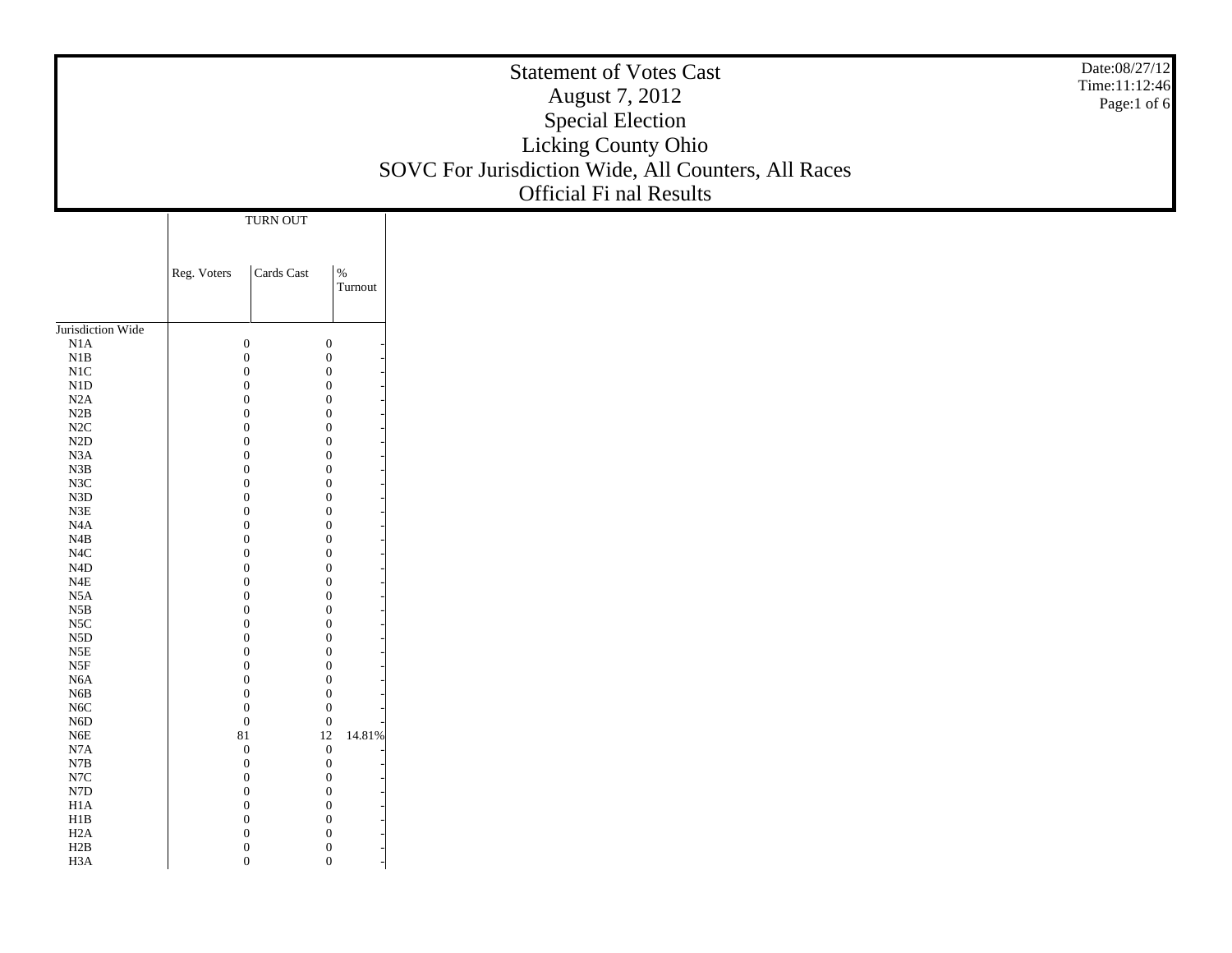|                                    |                              |                                           |                                  | <b>Statement of Votes Cast</b><br>August 7, 2012<br><b>Special Election</b><br>Licking County Ohio<br>SOVC For Jurisdiction Wide, All Counters, All Races<br>Official Fi nal Results | Date:08/27/12<br>Time:11:12:46<br>Page:2 of 6 |
|------------------------------------|------------------------------|-------------------------------------------|----------------------------------|--------------------------------------------------------------------------------------------------------------------------------------------------------------------------------------|-----------------------------------------------|
|                                    |                              | TURN OUT                                  |                                  |                                                                                                                                                                                      |                                               |
|                                    |                              |                                           |                                  |                                                                                                                                                                                      |                                               |
|                                    | Reg. Voters                  | $\operatorname{Cards}\operatorname{Cast}$ | $\%$<br>Turnout                  |                                                                                                                                                                                      |                                               |
| H3B                                | $\boldsymbol{0}$             |                                           | $\mathbf{0}$                     |                                                                                                                                                                                      |                                               |
| $\operatorname{BEN}$               | $\boldsymbol{0}$             |                                           | $\boldsymbol{0}$                 |                                                                                                                                                                                      |                                               |
| $\mathbf{B}\mathbf{G}$             | $\boldsymbol{0}$             |                                           | $\mathbf{0}$                     |                                                                                                                                                                                      |                                               |
| $\rm BUR$<br><b>EDEN</b>           | $\boldsymbol{0}$             |                                           | $\boldsymbol{0}$                 |                                                                                                                                                                                      |                                               |
| $\rm ETA$                          | 756<br>$\boldsymbol{0}$      | 269                                       | 35.58%<br>$\boldsymbol{0}$       |                                                                                                                                                                                      |                                               |
| ${\rm ETB}$                        | $\mathbf{0}$                 |                                           | $\mathbf{0}$                     |                                                                                                                                                                                      |                                               |
| $\ensuremath{\text{ETC}}$ SWL      | $\theta$                     |                                           | $\mathbf{0}$                     |                                                                                                                                                                                      |                                               |
| $\rm ETD$ SWL<br>ETE SWL           | $\Omega$<br>$\Omega$         |                                           | $\mathbf{0}$<br>$\mathbf{0}$     |                                                                                                                                                                                      |                                               |
| ${\rm ETF}$ SWL                    | $\Omega$                     |                                           | $\boldsymbol{0}$                 |                                                                                                                                                                                      |                                               |
| R2A                                | $\Omega$                     |                                           | $\mathbf{0}$                     |                                                                                                                                                                                      |                                               |
| $\,$ R3A $\,$ RCS $\,$             | $\Omega$                     |                                           | $\mathbf{0}$                     |                                                                                                                                                                                      |                                               |
| $\,$ R3B<br>R3C                    | $\Omega$<br>$\Omega$         |                                           | $\mathbf{0}$<br>$\boldsymbol{0}$ |                                                                                                                                                                                      |                                               |
| R3D RCS                            | $\Omega$                     |                                           | $\mathbf{0}$                     |                                                                                                                                                                                      |                                               |
| ${\rm FB}$                         | $\Omega$                     |                                           | $\boldsymbol{0}$                 |                                                                                                                                                                                      |                                               |
| ${\rm FRA}$<br>${\rm FRB}$         | $\Omega$<br>$\Omega$         |                                           | $\mathbf{0}$<br>$\boldsymbol{0}$ |                                                                                                                                                                                      |                                               |
| $\mathsf{GTA}$                     | $\Omega$                     |                                           | $\mathbf{0}$                     |                                                                                                                                                                                      |                                               |
| ${\rm GTB}$                        | $\Omega$                     |                                           | $\mathbf{0}$                     |                                                                                                                                                                                      |                                               |
| ${\rm GTC}$                        | $\Omega$                     |                                           | $\mathbf{0}$                     |                                                                                                                                                                                      |                                               |
| $\operatorname{GTD}$<br><b>GVA</b> | $\Omega$<br>$\Omega$         |                                           | $\boldsymbol{0}$<br>$\mathbf{0}$ |                                                                                                                                                                                      |                                               |
| $\rm GVB$                          | $\Omega$                     |                                           | $\mathbf{0}$                     |                                                                                                                                                                                      |                                               |
| $\operatorname{GVC}$               | $\Omega$                     |                                           | $\mathbf{0}$                     |                                                                                                                                                                                      |                                               |
| $\operatorname{GVD}$<br>HAN TA     | $\Omega$<br>$\Omega$         |                                           | $\boldsymbol{0}$<br>$\mathbf{0}$ |                                                                                                                                                                                      |                                               |
| <b>HANTB</b>                       | $\theta$                     | $\boldsymbol{0}$                          |                                  |                                                                                                                                                                                      |                                               |
| HAN V                              | $\Omega$                     |                                           | $\mathbf{0}$                     |                                                                                                                                                                                      |                                               |
| HR A                               | $\mathbf{0}$                 |                                           | $\bf{0}$                         |                                                                                                                                                                                      |                                               |
| HR B<br>$\rm{HR}$ C                | $\mathbf{0}$<br>$\mathbf{0}$ |                                           | $\theta$<br>$\mathbf{0}$         |                                                                                                                                                                                      |                                               |
| $\rm HR$ D                         | $\mathbf{0}$                 |                                           | $\mathbf{0}$                     |                                                                                                                                                                                      |                                               |
| ${\rm HR} \to$                     | $\mathbf{0}$                 |                                           | $\mathbf{0}$                     |                                                                                                                                                                                      |                                               |
| $\ensuremath{\text{KIRK}}$<br>HFT  | $\theta$<br>$\mathbf{0}$     |                                           | $\overline{0}$<br>$\mathbf{0}$   |                                                                                                                                                                                      |                                               |
| <b>HFV</b>                         | $\boldsymbol{0}$             |                                           | $\boldsymbol{0}$                 |                                                                                                                                                                                      |                                               |
| <b>HWG</b>                         | $\mathbf{0}$                 |                                           | $\mathbf{0}$                     |                                                                                                                                                                                      |                                               |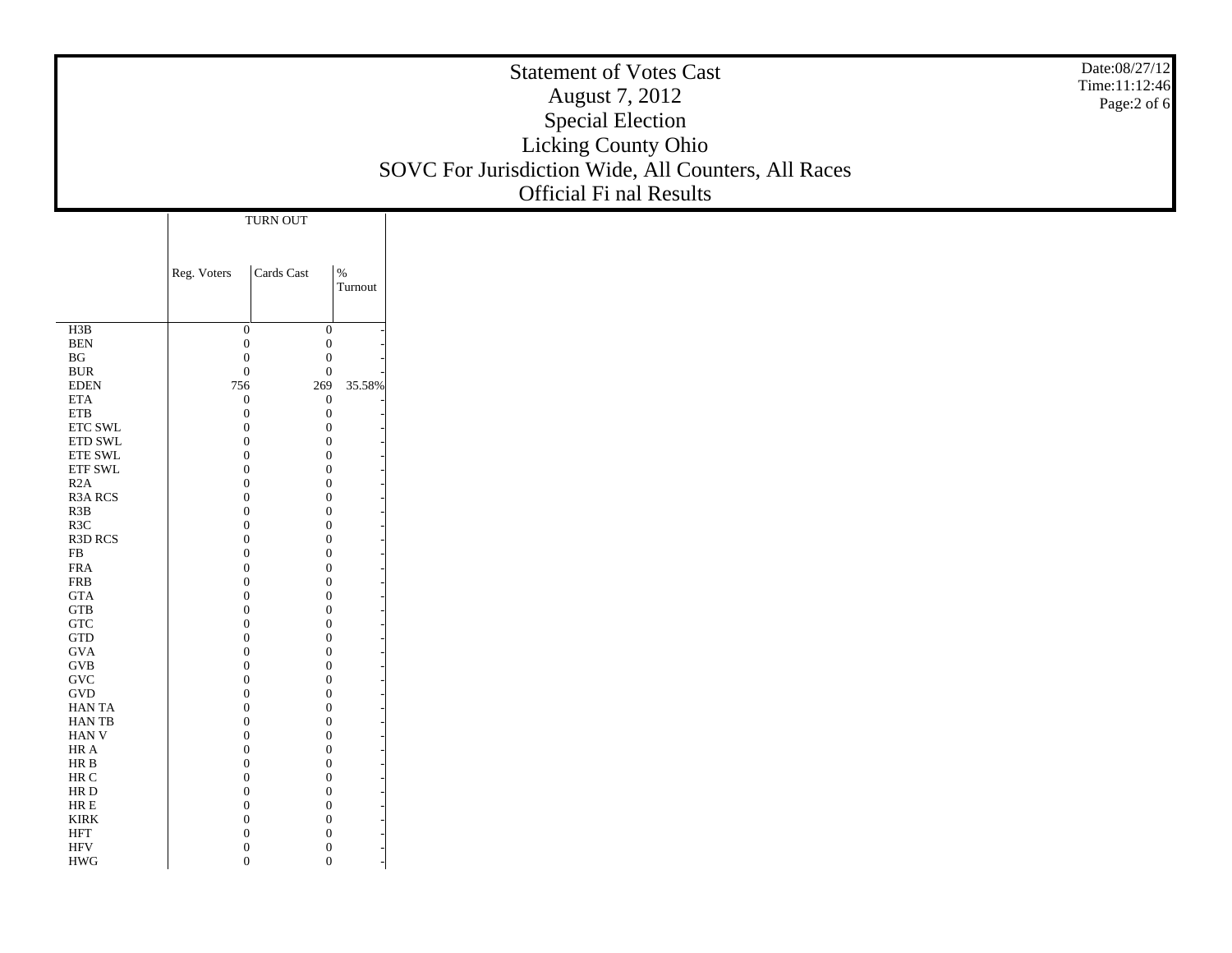|                                                          |                                  |            |                                | <b>Statement of Votes Cast</b><br>August 7, 2012<br><b>Special Election</b><br>Licking County Ohio<br>SOVC For Jurisdiction Wide, All Counters, All Races<br>Official Fi nal Results | Date:08/27/12<br>Time:11:12:46<br>Page: 3 of 6 |
|----------------------------------------------------------|----------------------------------|------------|--------------------------------|--------------------------------------------------------------------------------------------------------------------------------------------------------------------------------------|------------------------------------------------|
|                                                          |                                  | TURN OUT   |                                |                                                                                                                                                                                      |                                                |
|                                                          | Reg. Voters                      | Cards Cast | $\%$                           |                                                                                                                                                                                      |                                                |
|                                                          |                                  |            | Turnout                        |                                                                                                                                                                                      |                                                |
|                                                          |                                  |            |                                |                                                                                                                                                                                      |                                                |
| <b>JRA</b><br>$_{\rm JRB}$                               | $\boldsymbol{0}$<br>$\mathbf{0}$ |            | $\boldsymbol{0}$<br>$\theta$   |                                                                                                                                                                                      |                                                |
| $\rm JRC$                                                | $\mathbf{0}$                     |            | $\theta$                       |                                                                                                                                                                                      |                                                |
| LBA<br>${\rm LBB}$                                       | $\overline{0}$<br>$\overline{0}$ |            | $\theta$<br>$\Omega$           |                                                                                                                                                                                      |                                                |
| <b>LKA</b>                                               | $\overline{0}$                   |            | $\theta$                       |                                                                                                                                                                                      |                                                |
| LKB                                                      | $\overline{0}$                   |            | $\overline{0}$                 |                                                                                                                                                                                      |                                                |
| ${\rm LKC}$<br>${\rm LKD}$                               | $\overline{0}$<br>$\overline{0}$ |            | $\theta$<br>$\Omega$           |                                                                                                                                                                                      |                                                |
| <b>MADA</b>                                              | $\overline{0}$                   |            | $\theta$                       |                                                                                                                                                                                      |                                                |
| $\mbox{MADB}$                                            | $\mathbf{0}$                     |            | $\overline{0}$                 |                                                                                                                                                                                      |                                                |
| <b>MADC</b>                                              | $\boldsymbol{0}$                 |            | $\mathbf{0}$                   |                                                                                                                                                                                      |                                                |
| <b>MARYA</b><br><b>MARYB</b>                             | $\overline{7}$<br>$\mathbf{0}$   |            | 14.29%<br>$\mathbf{0}$         |                                                                                                                                                                                      |                                                |
| $\rm MK$                                                 | 1010                             |            | 239<br>23.66%                  |                                                                                                                                                                                      |                                                |
| $\operatorname{MONA}$                                    | $\boldsymbol{0}$                 |            | $\mathbf{0}$                   |                                                                                                                                                                                      |                                                |
| $\rm{MONB}$                                              | $\mathbf{0}$                     |            | $\Omega$                       |                                                                                                                                                                                      |                                                |
| <b>JOHNA</b><br>$_{\rm JOHNB}$                           | $\mathbf{0}$<br>$\boldsymbol{0}$ |            | $\Omega$<br>$\theta$           |                                                                                                                                                                                      |                                                |
| $\rm NKTA$                                               | $\boldsymbol{0}$                 |            | $\mathbf{0}$                   |                                                                                                                                                                                      |                                                |
| $\rm NKTB$                                               | $\mathbf{0}$                     |            | $\mathbf{0}$                   |                                                                                                                                                                                      |                                                |
| $\ensuremath{\text{NNTA}}$<br>$\ensuremath{\text{NNTB}}$ | 580<br>518                       |            | 154<br>26.55%<br>22.97%<br>119 |                                                                                                                                                                                      |                                                |
| $\ensuremath{\text{NNTC}}$                               | 615                              |            | 27.32%<br>168                  |                                                                                                                                                                                      |                                                |
| $\operatorname{\mathsf{STLOU}}$                          | 221                              |            | 28.51%<br>63                   |                                                                                                                                                                                      |                                                |
| P1A<br>$\mathbf{P}1\mathbf{B}$                           | $\mathbf{0}$<br>$\boldsymbol{0}$ |            | $\mathbf{0}$<br>$\theta$       |                                                                                                                                                                                      |                                                |
| P <sub>2</sub> A                                         | $\mathbf{0}$                     |            | $\mathbf{0}$                   |                                                                                                                                                                                      |                                                |
| P <sub>2</sub> B                                         | $\boldsymbol{0}$                 |            | $\theta$                       |                                                                                                                                                                                      |                                                |
| $\ensuremath{\mathsf{P2C}}$                              | $\overline{0}$<br>$\theta$       |            | $\mathbf{0}$<br>$\left($       |                                                                                                                                                                                      |                                                |
| P3A<br>P3B                                               | $\theta$                         |            | $\overline{0}$                 |                                                                                                                                                                                      |                                                |
| P3C                                                      | $\mathbf{0}$                     |            | $\mathbf{0}$                   |                                                                                                                                                                                      |                                                |
| P <sub>4</sub> A                                         | $\overline{0}$                   |            | $\mathbf{0}$<br>$\mathbf{0}$   |                                                                                                                                                                                      |                                                |
| P4B<br>PERRY                                             | $\mathbf{0}$<br>$\overline{0}$   |            | $\mathbf{0}$                   |                                                                                                                                                                                      |                                                |
| STAA                                                     | $\mathbf{0}$                     |            | $\mathbf{0}$                   |                                                                                                                                                                                      |                                                |
| <b>STAB</b>                                              | $\mathbf{0}$                     |            | $\mathbf{0}$                   |                                                                                                                                                                                      |                                                |
| ${\rm ALEX}$                                             | $\mathbf{0}$                     |            | $\overline{0}$                 |                                                                                                                                                                                      |                                                |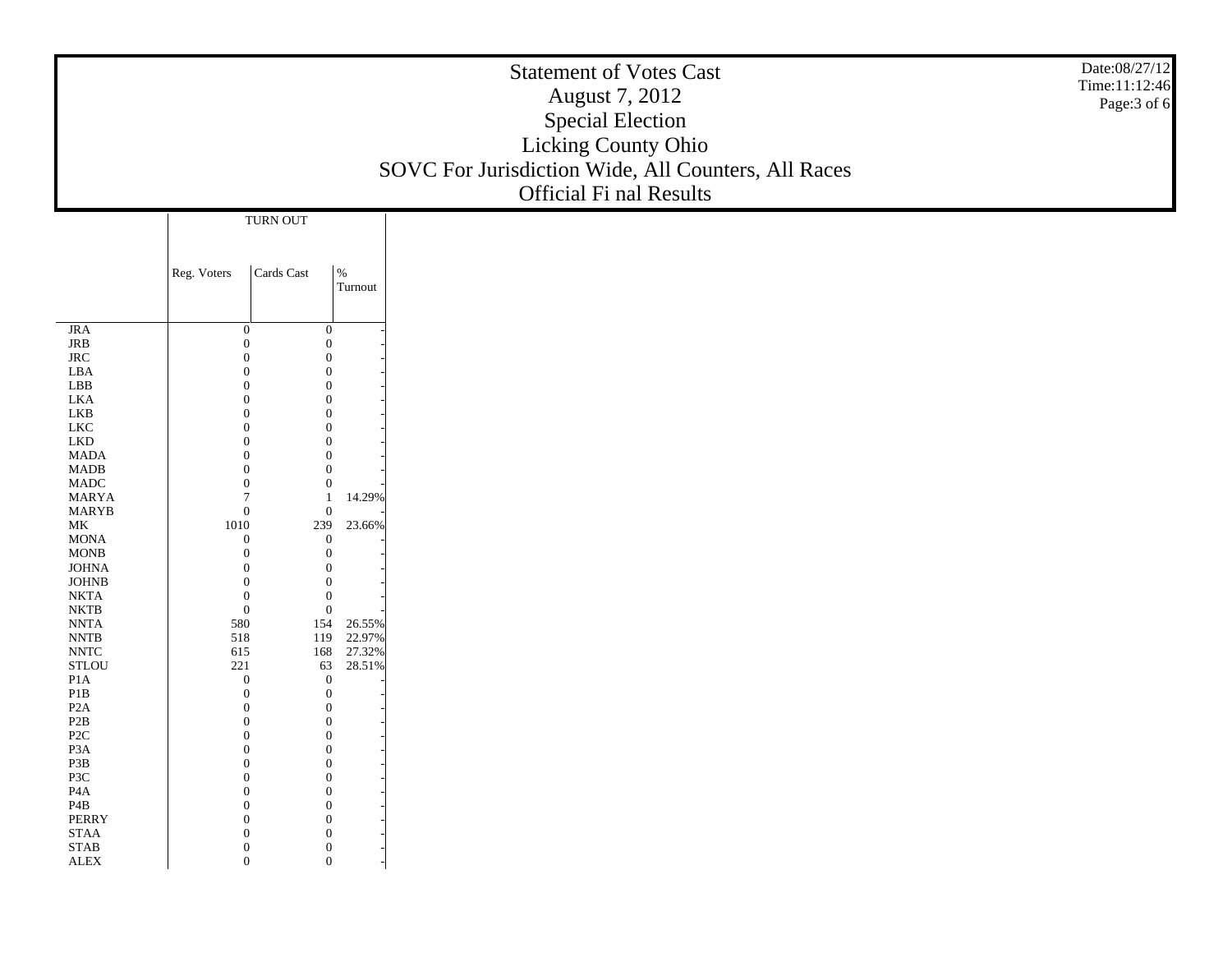|                |                           |                            | <b>Statement of Votes Cast</b><br>August 7, 2012<br><b>Special Election</b><br>Licking County Ohio<br>SOVC For Jurisdiction Wide, All Counters, All Races<br><b>Official Fi nal Results</b> | Date:08/27/12<br>Time:11:12:46<br>Page: 4 of 6 |
|----------------|---------------------------|----------------------------|---------------------------------------------------------------------------------------------------------------------------------------------------------------------------------------------|------------------------------------------------|
|                | TURN OUT                  |                            |                                                                                                                                                                                             |                                                |
|                | Cards Cast<br>Reg. Voters | $\%$<br>Turnout            |                                                                                                                                                                                             |                                                |
| <b>UTA</b>     | $\Omega$                  | $\theta$                   |                                                                                                                                                                                             |                                                |
| $_{\rm UTB}$   |                           |                            |                                                                                                                                                                                             |                                                |
| $_{\rm UTC}$   |                           |                            |                                                                                                                                                                                             |                                                |
| ${\bf BL}$ A   |                           |                            |                                                                                                                                                                                             |                                                |
| ${\bf BL}$ B   | 0                         |                            |                                                                                                                                                                                             |                                                |
| HEB A<br>HEB B | $\theta$<br>$\Omega$      | $\overline{0}$<br>$\theta$ |                                                                                                                                                                                             |                                                |
| WASH           | 654                       | 34.25%<br>224              |                                                                                                                                                                                             |                                                |
| <b>UTICA</b>   | 1193                      | 24.39%<br>291              |                                                                                                                                                                                             |                                                |
| Total          | 5635                      | 27.33%<br>1540             |                                                                                                                                                                                             |                                                |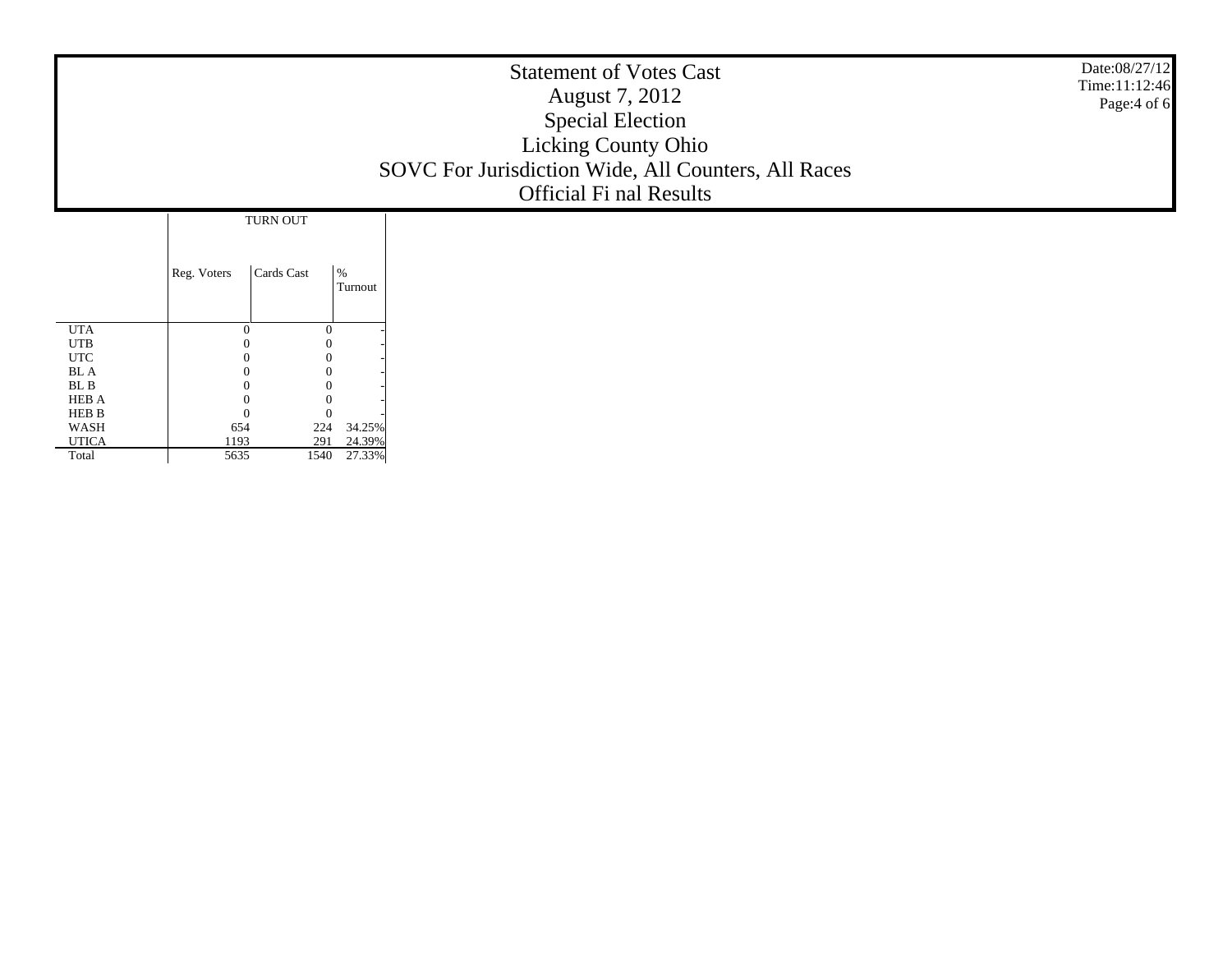| <b>Statement of Votes Cast</b><br>August 7, 2012<br><b>Special Election</b><br><b>Licking County Ohio</b><br>SOVC For Jurisdiction Wide, All Counters, All Races<br><b>Official Fi nal Results</b> |             |                  |                    |                                      |                  |            |                  |  | Date:08/27/12<br>Time:11:12:46<br>Page:5 of 6 |
|----------------------------------------------------------------------------------------------------------------------------------------------------------------------------------------------------|-------------|------------------|--------------------|--------------------------------------|------------------|------------|------------------|--|-----------------------------------------------|
|                                                                                                                                                                                                    |             |                  |                    | Eden Twp Fire                        |                  |            |                  |  |                                               |
|                                                                                                                                                                                                    | Reg. Voters | Times<br>Counted | <b>Total Votes</b> | FOR THE TAX LEVY $ $ AGAINST THE TAX |                  | LEVY       |                  |  |                                               |
| Jurisdiction Wide<br><b>EDEN</b><br>Total                                                                                                                                                          | 756<br>756  | 269<br>269       | 264<br>264         | 146<br>146                           | 55.30%<br>55.30% | 118<br>118 | 44.70%<br>44.70% |  |                                               |